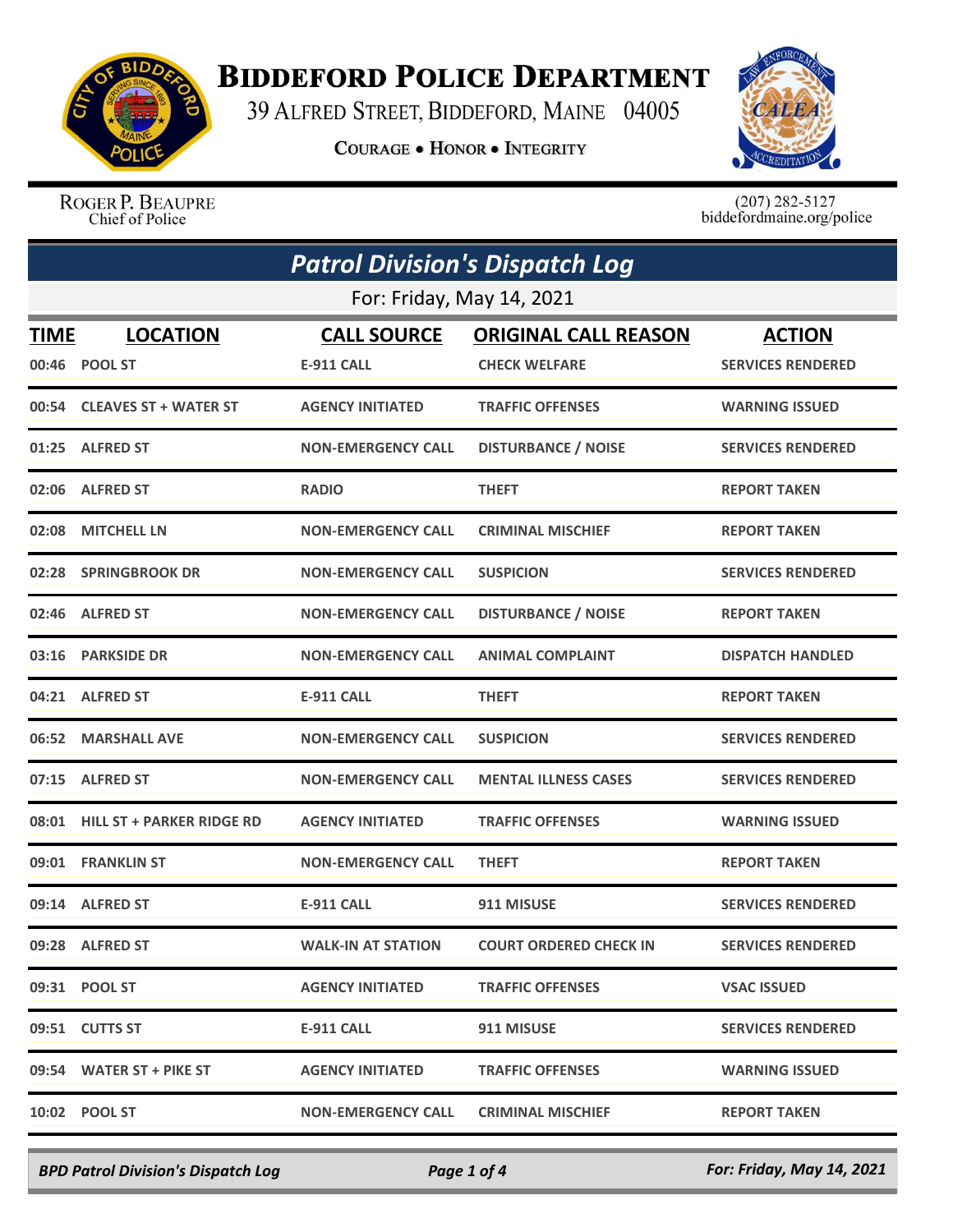| <b>TIME</b> | <b>LOCATION</b>             | <b>CALL SOURCE</b>        | <b>ORIGINAL CALL REASON</b>                   | <b>ACTION</b>             |
|-------------|-----------------------------|---------------------------|-----------------------------------------------|---------------------------|
|             | 10:05 POOL ST               | <b>AGENCY INITIATED</b>   | <b>TRAFFIC OFFENSES</b>                       | <b>WARNING ISSUED</b>     |
|             | 10:47 POOL ST               | <b>AGENCY INITIATED</b>   | <b>TRAFFIC OFFENSES</b>                       | <b>VSAC ISSUED</b>        |
|             | 11:06 POOL ST               | <b>AGENCY INITIATED</b>   | <b>TRAFFIC OFFENSES</b>                       | WARNING ISSUED            |
|             | 11:09 POOL ST               | <b>AGENCY INITIATED</b>   | <b>TRAFFIC OFFENSES</b>                       | <b>WARNING ISSUED</b>     |
|             | 11:16 POOL ST               | <b>AGENCY INITIATED</b>   | <b>TRAFFIC OFFENSES</b>                       | <b>VSAC ISSUED</b>        |
|             | 11:16 SUMMER ST             | <b>NON-EMERGENCY CALL</b> | <b>PARKING COMPLAINT</b>                      | <b>SERVICES RENDERED</b>  |
|             | 11:25 WEST ST               | <b>NON-EMERGENCY CALL</b> | <b>SUSPICION</b>                              | <b>SERVICES RENDERED</b>  |
|             | 11:36 JUDGE ST              | <b>AGENCY INITIATED</b>   | <b>TRAFFIC OFFENSES</b>                       | <b>WARNING ISSUED</b>     |
|             | 11:48 SOUTH ST + MAIN ST    | <b>AGENCY INITIATED</b>   | <b>TRAFFIC OFFENSES</b>                       | <b>WARNING ISSUED</b>     |
|             | 11:48 SULLIVAN ST           | <b>E-911 CALL</b>         | <b>MEDICAL W/ ASSIST</b>                      | <b>SERVICES RENDERED</b>  |
|             | 12:40 MARINER WAY           | <b>E-911 CALL</b>         | 911 MISUSE                                    | <b>NEGATIVE CONTACT</b>   |
| 13:10       | <b>MEDICAL CENTER DR</b>    | <b>E-911 CALL</b>         | ATTEMPTED/THREATENED SUICIDE DISPATCH HANDLED |                           |
| 13:25       | <b>ALFRED ST</b>            | <b>AGENCY INITIATED</b>   | <b>TRAFFIC OFFENSES</b>                       | <b>WARNING ISSUED</b>     |
|             | 13:33 ALFRED ST             | <b>AGENCY INITIATED</b>   | <b>TRAFFIC OFFENSES</b>                       | <b>VSAC ISSUED</b>        |
|             | 13:55 POOL ST               | <b>AGENCY INITIATED</b>   | <b>TRAFFIC OFFENSES</b>                       | <b>WARNING ISSUED</b>     |
|             | 14:04 POOL ST               | <b>AGENCY INITIATED</b>   | <b>TRAFFIC OFFENSES</b>                       | <b>WARNING ISSUED</b>     |
|             | 14:06 CLIFFORD ST           | <b>NON-EMERGENCY CALL</b> | <b>CIVIL COMPLAINT</b>                        | <b>CIVIL COMPLAINT</b>    |
|             | 14:12 WACO DR               | <b>NON-EMERGENCY CALL</b> | <b>ANIMAL COMPLAINT</b>                       | <b>SERVICES RENDERED</b>  |
|             | 14:16 MAY ST                | <b>NON-EMERGENCY CALL</b> | <b>THEFT</b>                                  | <b>REPORT TAKEN</b>       |
|             | 14:43 ALFRED ST             | <b>AGENCY INITIATED</b>   | <b>ANIMAL COMPLAINT</b>                       | <b>SERVICES RENDERED</b>  |
|             | 14:43 KATANA LN             | <b>NON-EMERGENCY CALL</b> | ANIMAL COMPLAINT                              | <b>DISPATCH HANDLED</b>   |
|             | 15:00 ALFRED ST             | <b>NON-EMERGENCY CALL</b> | <b>HARASSMENT</b>                             | <b>NO ACTION REQUIRED</b> |
|             | 15:10 ALFRED ST + PORTER ST | <b>AGENCY INITIATED</b>   | <b>TRAFFIC OFFENSES</b>                       | <b>WARNING ISSUED</b>     |
|             | 15:23 BIRCH ST              | E-911 CALL                | <b>HARASSMENT</b>                             | <b>REPORT TAKEN</b>       |
|             | 15:42 ALFRED ST             | <b>AGENCY INITIATED</b>   | <b>TRAFFIC OFFENSES</b>                       | <b>WARNING ISSUED</b>     |
|             | 15:45 ALFRED ST + UNION ST  | <b>AGENCY INITIATED</b>   | <b>TRAFFIC OFFENSES</b>                       | <b>WARNING ISSUED</b>     |

*BPD Patrol Division's Dispatch Log Page 2 of 4 For: Friday, May 14, 2021*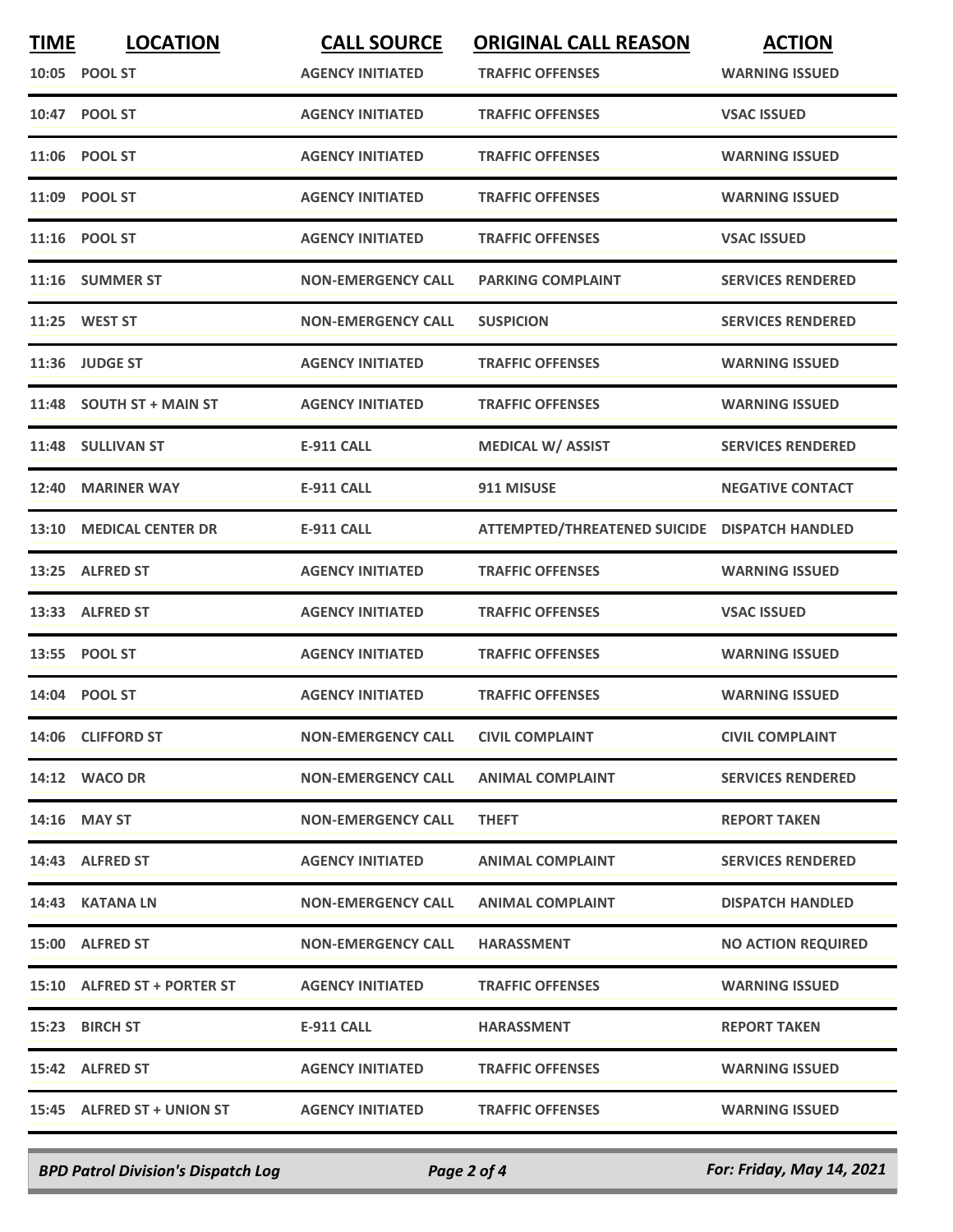| <b>TIME</b> | <b>LOCATION</b>                                                                                                    | <b>CALL SOURCE</b>        | <b>ORIGINAL CALL REASON</b>      | <b>ACTION</b>               |  |
|-------------|--------------------------------------------------------------------------------------------------------------------|---------------------------|----------------------------------|-----------------------------|--|
|             | <b>15:45 EDWARDS AVE</b>                                                                                           | <b>NON-EMERGENCY CALL</b> | <b>CRIM THREAT / TERRORIZING</b> | <b>REPORT TAKEN</b>         |  |
|             | 15:59 POOL ST + BRIDGE RD                                                                                          | <b>AGENCY INITIATED</b>   | <b>TRAFFIC OFFENSES</b>          | <b>WARNING ISSUED</b>       |  |
|             | 16:01 SOUTH ST + HIGHLAND ST                                                                                       | <b>AGENCY INITIATED</b>   | <b>TRAFFIC OFFENSES</b>          | <b>WARNING ISSUED</b>       |  |
|             | <b>16:02 BERGERON LN</b>                                                                                           | <b>E-911 CALL</b>         | 911 MISUSE                       | <b>SERVICES RENDERED</b>    |  |
|             | 16:11 ELM ST                                                                                                       | <b>AGENCY INITIATED</b>   | <b>TRAFFIC OFFENSES</b>          | <b>WARNING ISSUED</b>       |  |
|             | 16:11 POOL ST + KYLE LN                                                                                            | <b>AGENCY INITIATED</b>   | <b>TRAFFIC OFFENSES</b>          | <b>WARNING ISSUED</b>       |  |
|             | 16:21 PRECOURT ST + MORIN ST                                                                                       | <b>AGENCY INITIATED</b>   | <b>TRAFFIC OFFENSES</b>          | <b>SUMMONS ISSUED</b>       |  |
|             | OFFENDER: GEORGE C SPAULDING  AGE: 21  RESIDENT OF: KENNEBUNK, ME<br><b>CHARGE: FAILURE TO REGISTER VEHICLE</b>    |                           |                                  |                             |  |
| 16:22       | POOL ST + COLUMBUS WAY                                                                                             | <b>AGENCY INITIATED</b>   | <b>TRAFFIC OFFENSES</b>          | <b>SUMMONS ISSUED</b>       |  |
|             | OFFENDER: LACEY A GOODRICH  AGE: 53  RESIDENT OF: SOUTH PORTLAND, ME<br><b>CHARGE: FAILURE TO REGISTER VEHICLE</b> |                           |                                  |                             |  |
|             |                                                                                                                    |                           |                                  |                             |  |
|             | 16:24 ALFRED ST                                                                                                    | <b>NON-EMERGENCY CALL</b> | <b>CHECK WELFARE</b>             | <b>SERVICES RENDERED</b>    |  |
| 16:45       | <b>BAKERS WAY + PRECOURT ST</b>                                                                                    | <b>AGENCY INITIATED</b>   | <b>TRAFFIC OFFENSES</b>          | <b>WARNING ISSUED</b>       |  |
|             | 16:56 POOL ST + LIBBY DR                                                                                           | <b>AGENCY INITIATED</b>   | <b>TRAFFIC OFFENSES</b>          | <b>WARNING ISSUED</b>       |  |
| 17:00       | <b>SOUTH ST + OLD HOLLIS RD</b>                                                                                    | <b>AGENCY INITIATED</b>   | <b>TRAFFIC OFFENSES</b>          | <b>WARNING ISSUED</b>       |  |
| 17:08       | <b>SOUTH ST + MCKENNEY DR</b>                                                                                      | <b>AGENCY INITIATED</b>   | <b>TRAFFIC OFFENSES</b>          | <b>WARNING ISSUED</b>       |  |
| 17:09       | <b>POOL ST + MADDOX POND RD</b>                                                                                    | <b>AGENCY INITIATED</b>   | <b>TRAFFIC OFFENSES</b>          | <b>WARNING ISSUED</b>       |  |
|             | 17:21 HILL ST + PENNY AVE                                                                                          | <b>AGENCY INITIATED</b>   | <b>TRAFFIC OFFENSES</b>          | <b>WARNING ISSUED</b>       |  |
|             | 17:31 HILL ST                                                                                                      | <b>AGENCY INITIATED</b>   | <b>PAPERWORK</b>                 | <b>PAPERWORK SERVED</b>     |  |
|             | 17:48 POOL ST                                                                                                      | <b>AGENCY INITIATED</b>   | <b>PAPERWORK</b>                 | <b>PAPERWORK NOT SERVED</b> |  |
|             | 18:01 PROSPECT ST                                                                                                  | E-911 CALL                | <b>DOMESTIC COMPLAINTS</b>       | <b>REPORT TAKEN</b>         |  |
|             | 18:02 ALFRED ST + MYRTLE ST                                                                                        | <b>AGENCY INITIATED</b>   | <b>TRAFFIC OFFENSES</b>          | <b>VSAC ISSUED</b>          |  |
|             | 18:11 ALFRED ST                                                                                                    | E-911 CALL                | 911 MISUSE                       | <b>DISPATCH HANDLED</b>     |  |
|             | 18:21 WESTWOOD DR                                                                                                  | <b>NON-EMERGENCY CALL</b> | <b>THEFT</b>                     | <b>REPORT TAKEN</b>         |  |
|             | 18:24 POOL ST + BLANDINGS WAY                                                                                      | <b>AGENCY INITIATED</b>   | <b>TRAFFIC OFFENSES</b>          | <b>WARNING ISSUED</b>       |  |
|             | 18:32 ALFRED ST                                                                                                    | NON-EMERGENCY CALL        | <b>WEAPONS</b>                   | <b>NEGATIVE CONTACT</b>     |  |